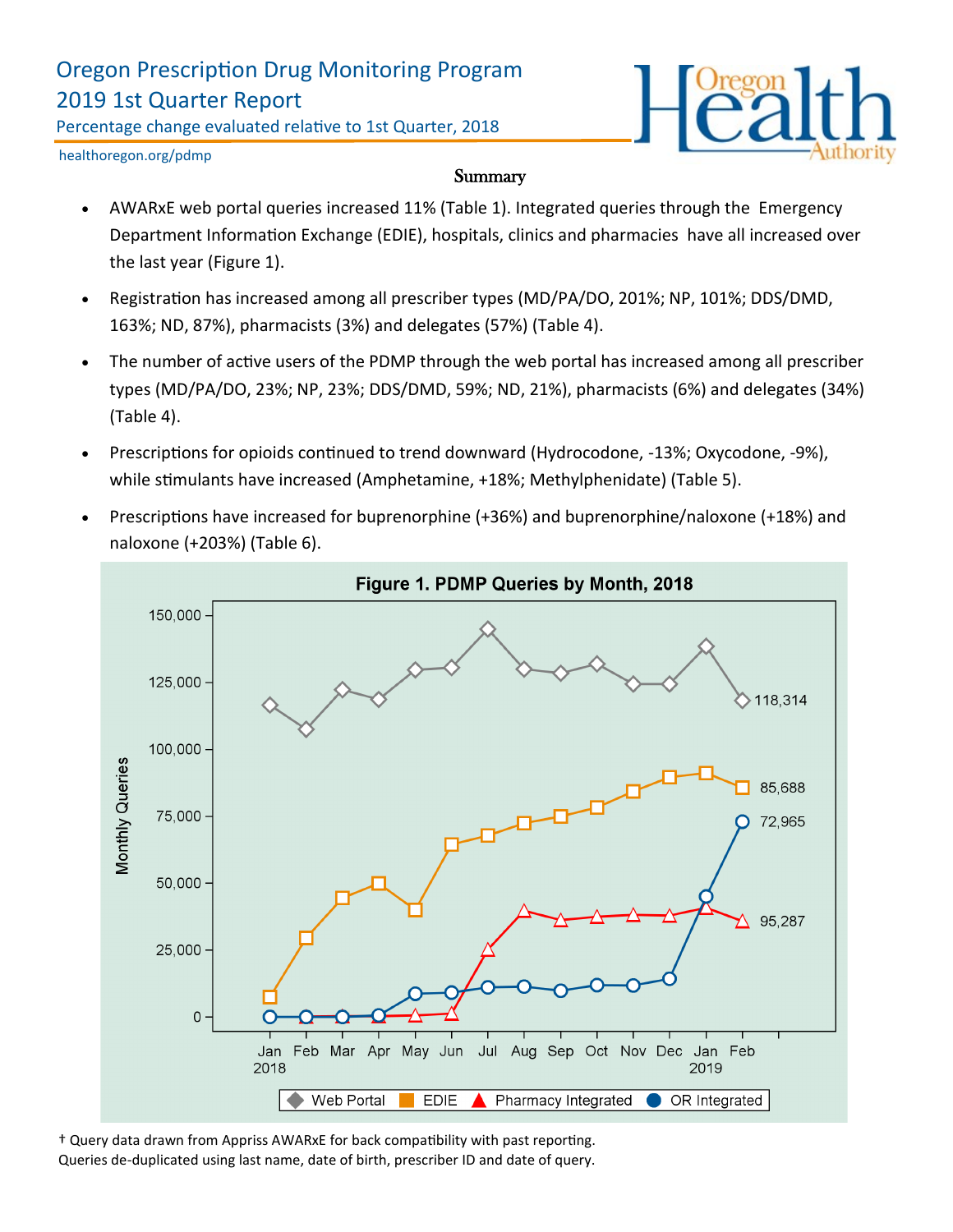

healthoregon.org/pdmp

| <b>Measure</b>              | Count   | % Change* |
|-----------------------------|---------|-----------|
| <b>Pharmacy Reporting</b>   | 95 %    |           |
| Queries +                   | 388,287 | $+10.8%$  |
| <b>Healthcare providers</b> | 101,323 | $+13.6%$  |
| <b>Pharmacies</b>           | 117,878 | $-3.8%$   |
| <b>Delegates</b>            | 168,432 | $+25.1%$  |

## Table 1. Summary Statistics: January-March, 2019

- Web portal queries have increased by 11% over the same quarter last year.
- Growth in queries is greatest among delegates (25%) followed by health care providers (14%).
- Querying activity by pharmacists has declined slightly (4%).
- Slowed growth in these numbers may reflect the expansion of PDMP integration and increasing use of integrated query through health information technology (HIT) by prescribers and pharmacists in Oregon (Figure 1).

Table 2. Special Requests: January-March, 2019

| <b>Measure</b>                | Count |
|-------------------------------|-------|
| <b>Special Requests Total</b> | 115   |
| <b>Patient Records</b>        | 16    |
| <b>Healthcare Board</b>       | 81    |
| <b>Law Enforcement</b>        | 18    |

- 115 special requests were received and processed by PDMP staff.
- Healthcare boards are the most frequent originators of these requests followed by law enforcement and patients.

\* Percentage change figures evaluated relative to the same time period during the prior year.

Queries de-duplicated using last name, date of birth, prescriber ID and date of query.

<sup>†</sup> Query data drawn from Appriss AWARxE for back compatibility with past reporting.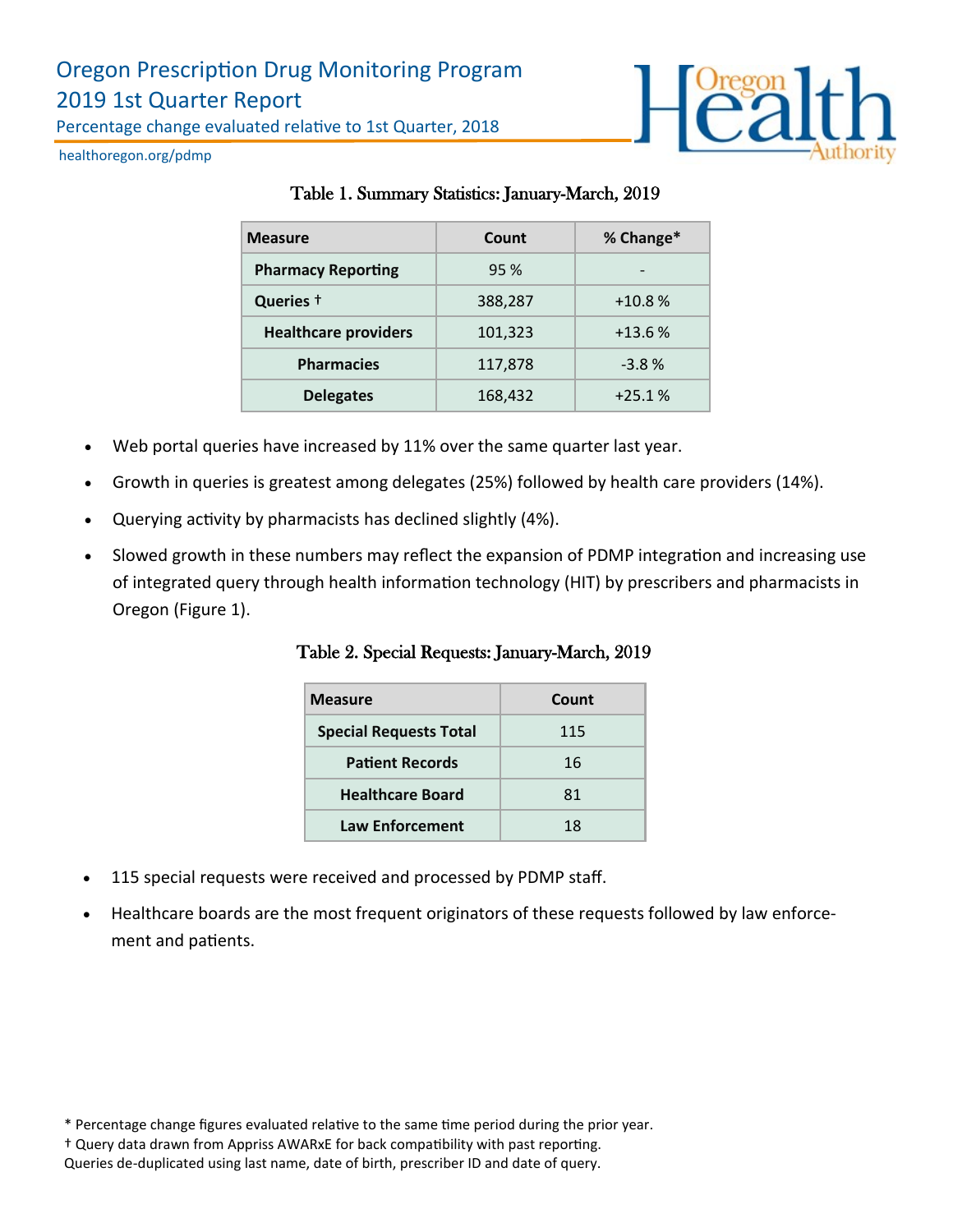

healthoregon.org/pdmp

### Table 3. PDMP Enrollment and System Use: January-March, 2019

|                           | <b>Prescribers</b> | <b>Enrolled</b> | Queried        |
|---------------------------|--------------------|-----------------|----------------|
| <b>All Prescribers</b>    | 17,182             | 14,395 / 83.8 % | 7,665 / 53.2 % |
| <b>Top 4K Prescribers</b> | 4,000              | 3,769 / 94.2 %  | 2,870 / 76.1 % |
| <b>Top 2K Prescribers</b> | 2,000              | 1,924 / 96.2 %  | 1,577 / 82.0 % |

- During the 1st quarter of 2019 there were 17,182 prescribers who wrote prescriptions for controlled substances in Oregon.
- Registration for the PDMP has increased dramatically among all prescribers and especially among frequent prescribers reflecting the impact of mandatory registration.
- In quarter one 53% of enrolled prescribers queried the system; 76% of the top 4,000 prescribers; 82% of the top 2,000 prescribers.

| <b>Discipline</b> | <b>Total User</b><br><b>Accounts</b> | % Change* | <b>Active Users</b> ± † | % Change* | <b>Average Queries</b><br>per User <sup>++</sup> |
|-------------------|--------------------------------------|-----------|-------------------------|-----------|--------------------------------------------------|
| MD/PA/DO          | 16,104                               | $+200.7%$ | 3,036                   | $+22.8%$  | 109                                              |
| <b>Delegates</b>  | 4,383                                | $+56.6%$  | 2,579                   | $+34.1%$  | 297                                              |
| <b>RPh</b>        | 3,230                                | $+3.4%$   | 1,927                   | $+5.6%$   | 338                                              |
| NP/CNS-PP         | 3,213                                | $+101.1%$ | 1,083                   | $+22.8%$  | 124                                              |
| <b>DDS/DMD</b>    | 2,662                                | $+163.3%$ | 490                     | $+58.6%$  | 34                                               |
| <b>ND</b>         | 527                                  | $+86.9%$  | 159                     | $+21.4%$  | 52                                               |

#### Table 4. PDMP Query by User Group: January-March, 2019

- PDMP registration has increased among all prescriber groups, pharmacists and delegates.
- The number of registered users actively querying the PDMP through the web portal increased relative to the same quarter last year.
- Patterns of registration and use are likely driven by state mandated PDMP registration for prescribers and HIT integration efforts undertaken by health care systems.

<sup>\*</sup> Percentage change figures evaluated relative to the same time period during the prior year.

<sup>±</sup> Users that have submitted a query this quarter.

<sup>†</sup> Query data drawn from Appriss AWARxE for back compatibility with past reporting.

Queries de-duplicated using last name, date of birth, prescriber ID and date of query.